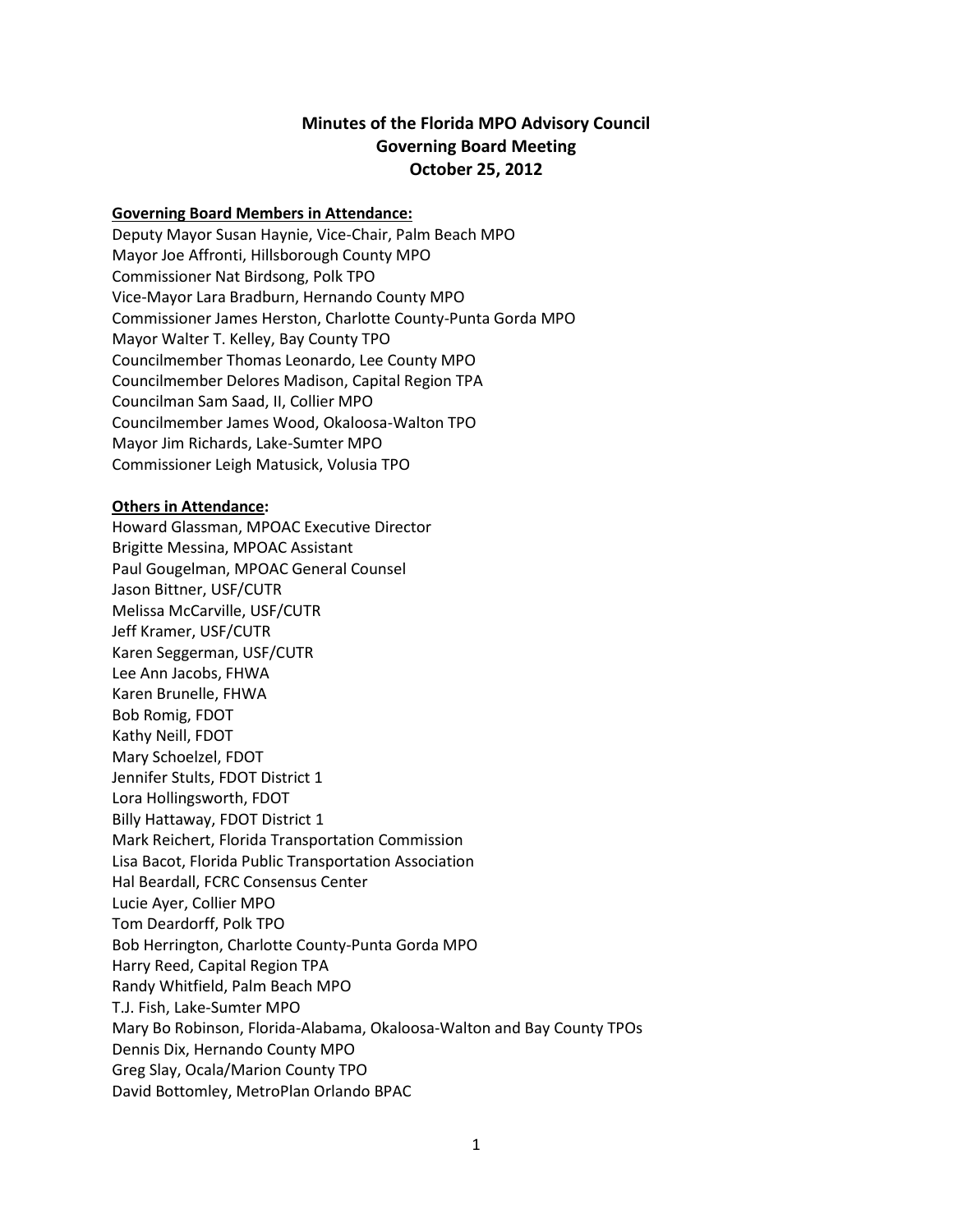#### **1. Call to Order**

Deputy Mayor Susan Haynie, Vice-Chair, Palm Beach MPO, called the meeting to order at 3:40 p.m. The Vice-Chair welcomed all in attendance and self-introductions were made. Deputy Mayor Haynie expressed appreciation to Mayor Joe Affronti, Hillsborough County MPO, and Commissioner Paula DeLaney, Gainesville MTPO, for their years of service.

## **2. Approval of Minutes**

Mayor Walter Kelly, Bay County TPO, made a motion to approve the minutes of the July 26, 2012 meeting. Commissioner James Herston, Charlotte County-Punta Gorda MPO, seconded the motion. The motion was approved unanimously.

### **3. Executive Director's Report**

Mr. Howard Glassman, MPOAC Executive Director, provided a status report on the MPOAC budget. Mr. Glassman reviewed the first quarter budget and directed attention to the financial report provided in the agenda packet. Approximately 25% of the budget has been spent in the first quarter of the fiscal year, keeping the budget on target. Mr. Glassman clarified that an increase in National Association of Regional Councils (NARC) dues will go into effect in 2013 and will be reflected in future budget overviews. Mr. Glassman thanked all MPOs who contributed non-federal local funds to MPOAC advocacy activities.

Mr. Glassman discussed the Regional Governance Workshop that was held on October 24, 2012. He thanked the Florida Department of Transportation (FDOT) for their financial support and participation in the workshop, and also acknowledged the Florida Regional Councils Association (FRCA), the Florida Public Transportation Association (FPTA), and the Florida Transportation Commission (FTC) for their participation as well. Mr. Glassman then provided a recap on the workshop and as was a status report on the reapportionment process. New and expanded urbanized areas and urbanized areas with few boundary changes will be among the first to receive letters from FDOT on reapportionment issues. A second set of letters will be distributed later for those with multiple MPOs in a single urbanized area and more complex urbanized area boundary issues. The workshop also focused on the topic of regionalism. Lessons learned and examples from around the state were also presented and discussed at the meeting. A report summarizing the workshop presentations, discussions and evaluations will be provided to members of the MPOAC once it is complete.

Mr. Glassman provided an update on the MPOAC Revenue Study, and shared the transmittal letter sent from the MPOAC to Governor Rick Scott. He noted that all members of the Revenue Study Advisory Committee (RSAC) received copies of the report, along with integral participants in the study. Copies were also distributed to incoming Senate President Don Gates, and incoming House Speaker Will Weatherford. The six highest priority proposals from the revenue study, including suggested legislative changes, were provided in the agenda packet. Mr. Glassman encouraged members to discuss the proposals with delegates at meetings when possible, preferably prior to the 2013 legislative session. Mr. Glassman announced that the next Policy and Technical Subcommittee meeting will be held on November 30, 2012 in Tampa and will focus on topics related to the 2013 legislative priorities and policy positions, the LRTP financial guidelines, the implementation of the revenue study and the 2060 FTP implementation status report. Mr. Glassman next directed attention to the 2013 MPOAC meeting schedule. The next meeting will be held January 24th in Orlando. A meeting will be held in Tallahassee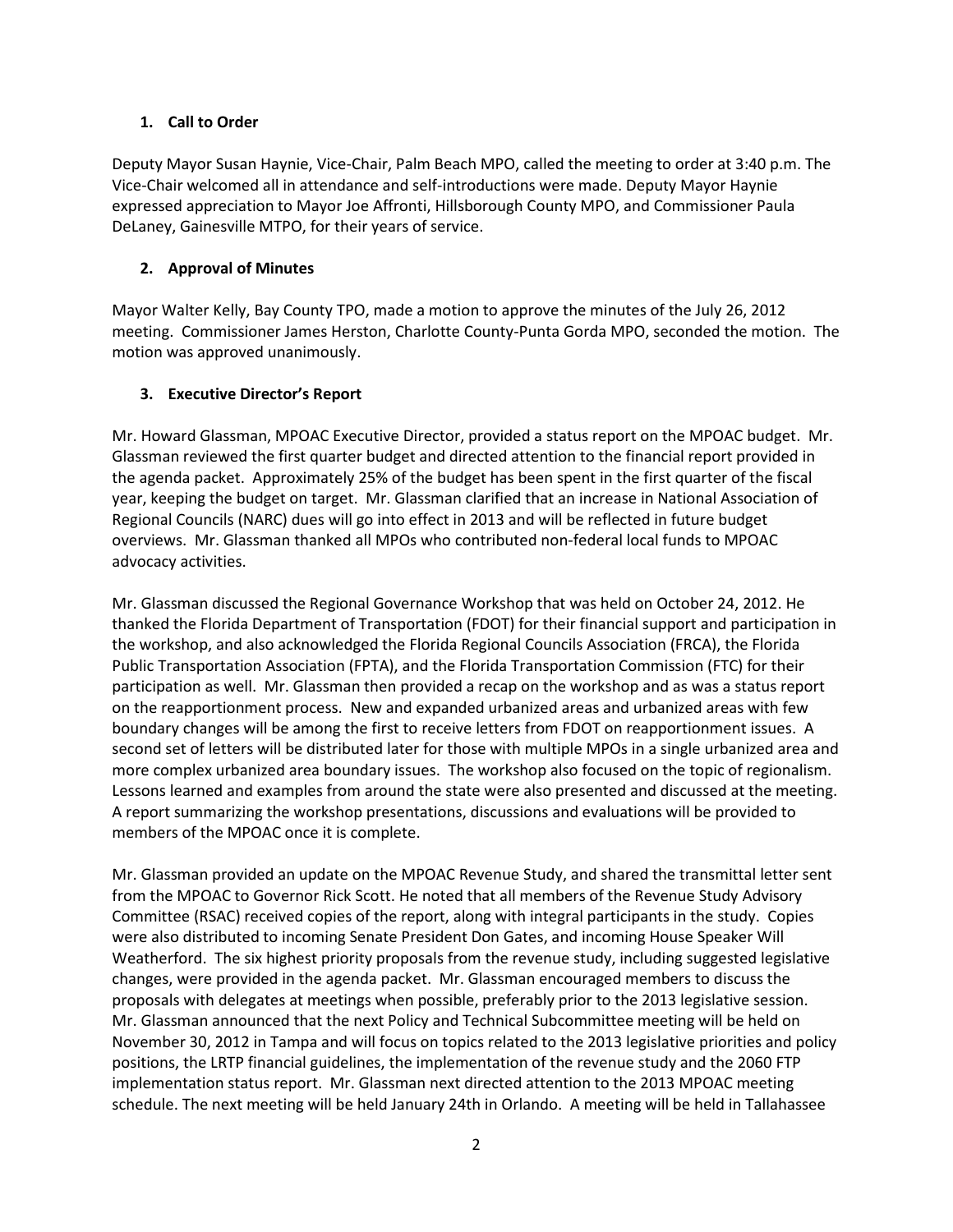on April 25th and a meeting will be held at a south Florida location on July 25th. The last meeting in 2013 will be held October 30th in Orlando.

Mr. Glassman introduced Mr. Jeff Kramer, Center for Urban Transportation Research (CUTR) at the University of South Florida, who discussed tentative dates and locations for the 2013 MPOAC Institutes. There will be two offerings of the event: one in Tampa and one in Orlando. The Tampa offering will be held at the Renaissance Hotel at International Plaza on May 17-19, 2013. The Orlando offering does not have a contract in place as negotiations are being finalized, but is expected to be held on April 12-14, 2013 at the Rosen Plaza Hotel on International Drive. An alternate date and location for the Orlando offering is April 19-21 at the Embassy Suites Hotel on International Drive.

## **4A. FDOT Agency Report**

Ms. Kathy Neill, Director, Office of Policy Planning, discussed the 2013 legislative initiatives. There are some MPO provisions that are outdated and voting membership rules may be amended to provide more flexibility on board membership for the MPOs. Draft legislative proposals will be provided at the November Policy and Technical Subcommittee meeting as available.

Ms. Neill discussed the implementation of the Transportation Alternatives Program (TAP) in the new federal transportation law (MAP-21). She noted that MAP-21 combined several previously existing funding programs in the TAP, shifting eligibility and in some cases funding availability. FDOT is attempting to preserve funding for already programmed projects during the current development of the draft Work Program within the constraints of the TAP and other MAP-21 funding programs. Since States and MPOs already have a competitive process for soliciting proposals now eligible under the TAP, Ms. Neill recommended that MPOs continue with the current process until the Department determines the best course of action.

A review of changes to the Strategic Intermodal System (SIS) designation criteria was provided. Ms. Neill stated that the current draft criteria and thresholds for intermodal logistic centers, urban fixed guideway terminals, corridors, military access facilities, and hub to hub connectors, will be sent out to members of the MPOAC for feedback in the coming weeks. Afterwards, the project eligibility funding matrix will be updated, and will also be sent to members of the MPOAC for review.

Ms. Neill next discussed the status of the search for an Executive Director for the Florida Rail Enterprise (FRE). She noted that Mr. Brian Blanchard will remain the interim point of contact for the FRE until a new executive director is appointed. She also discussed the Freight Mobility and Trade Plan. The plan deals with important issues affecting Florida's freight community and she discussed how the plan will address those issues. Everyone was encouraged to visit the website[, www.freightmovesflorida.com,](http://www.freightmovesflorida.com/) for further information on this topic and representatives of the MPOAC were invited to attend upcoming Business Forum meetings that will be hosted by the Department. Ms. Neill will notify Mr. Glassman of the dates and locations of these meetings. She also noted FDOT's commitment to trail programs, though the money is not designated in the same fashion as before.

Mr. Bob Romig, State Transportation Development Administrator, FDOT, announced Ms. Neill's upcoming retirement in January, and congratulated her on her service.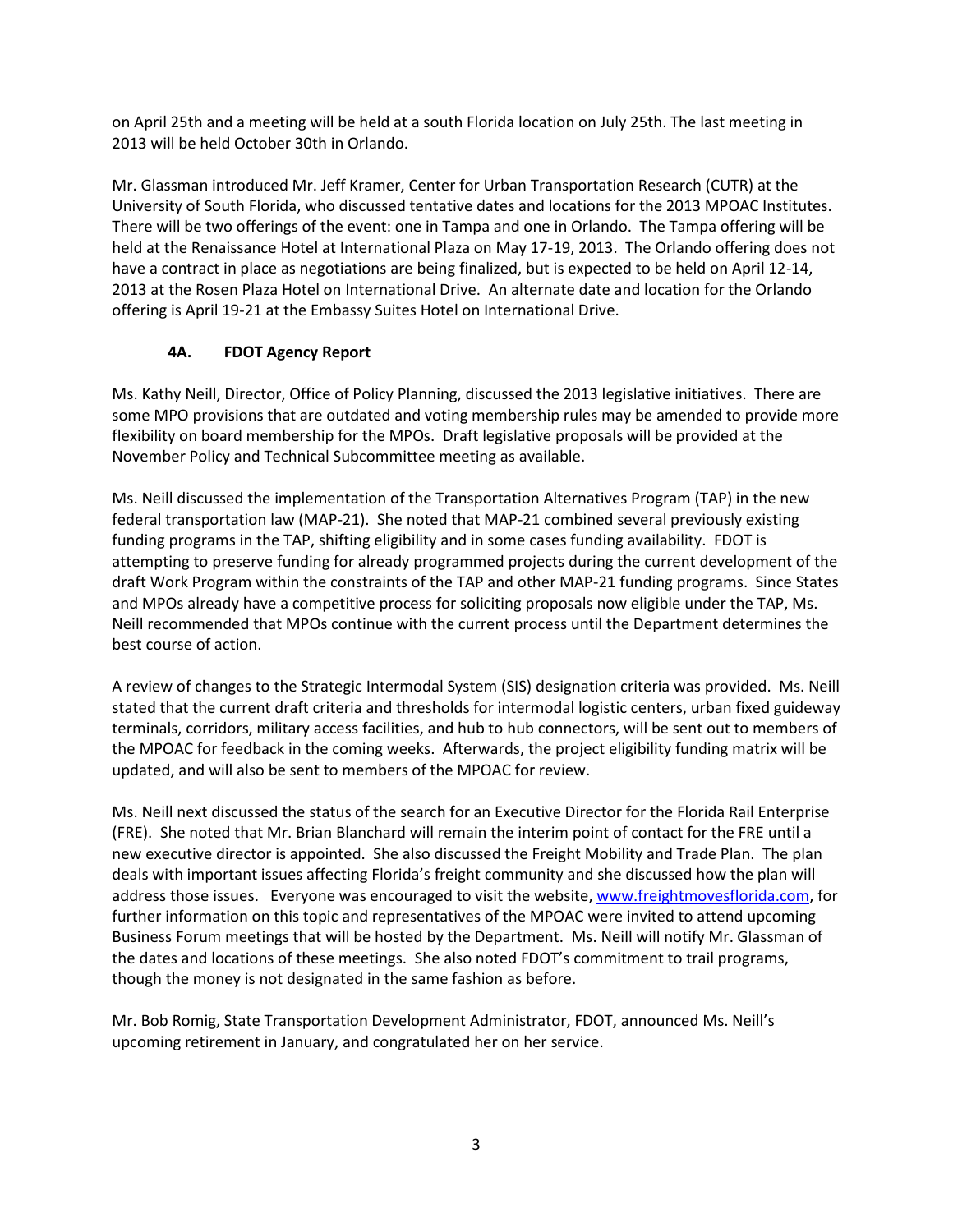#### **4B. FHWA Agency Report**

Ms. Karen Brunelle, Director, Federal Highway Administration (FHWA) Office of Project Development, gave a report for FHWA. She began with a discussion on MAP-21, and explained the process and timeframe of developing performance measures called for in the new law. FHWA has up to 18 months to identify and establish the planning performance measures at the federal level. She described that the states will then have up to a year to set targets to meet the federal performance measures. After the states set their targets, the MPOs will have six months to set their performance targets. Overall, the entire process is expected to take up to three years for all of the measures and targets to be developed.

Ms. Brunelle next discussed the TAP. She stated that interim guidance, released on October 19th, outlines the activities that are eligible under the new program. The MPO has the lead on projects in Transportation Management Areas (TMAs) for the competitive process; however, for non-TMA areas and rural areas, the State has the lead. It was clarified that although MPOs cannot directly sponsor the projects, they are eligible to be a co-sponsor on them. She also explained that funds for the Recreational Trails Programs (RTP) are now required to come from the states allotment of funds for the TAP, unless the state chooses to opt out of funding the RTP in their state. RTP projects will be required to follow federal rules established for the TAP. Ms. Brunelle explained that this requirement applies to both new acquisitions as well as to carry over projects. She noted that Florida was one of a few states that chose to opt out of the program, but that States may reconsider their stance to opt-out on an annual basis. Specifically, MAP-21 provided flexibility to annually opt-out, and Florida chose this option for the Fiscal Year 2013 in order to maintain funding flexibility for current commitments in the FDOT 5- Year Work Program. Ms. Bradburn encouraged the State to maintain its commitment to greenway projects current underway.

Ms. Brunelle discussed pedestrian safety. She directed attention to a safety reference and resource list included in the agenda packet. Ms. Brunelle clarified that funds are not available for specific projects, but resources and technical assistance are provided by FHWA. She also noted that the LRTP Expectations Letter is expected to be issued by the end of November.

Ms. Lee Ann Jacobs, Planning Programs Coordinator, FHWA, invited members of the MPO to a livable communities meeting that will be held on November 13th. She explained that it will be an information exchange hosted in Atlanta. Also, Ms. Jacobs informed all that a video library is available online at the FHWA website, which includes an overview of federal aid programs.

## **5. Florida Transportation Commission**

Mr. Mark Reichert presented a report for the Florida Transportation Commission. He provided an overview of the Commission's history and authority and current initiatives. The first initiative, the Commission is involved in considering transportation revenue alternatives. In accordance with this focus, the Commission was an active member on the MPOAC Revenue Study Advisory Committee. Mr. Reichert described how fuel tax revenue decreases have put a strain on funding availability for transportation infrastructure maintenance and needs. This has been compounded by the troubled (though stabilizing) economy, new driving habits and improved fuel economy. As a result, new mechanisms for funding transportation need to be considered, including a mileage-based user fee in lieu of the traditional gas tax. The second initiative is to advance the statewide Future Corridors Program which was has become a priority for the current Administration. The third initiative relates to the urban area boundary update issue and issues of coordinated regional decision-making. He noted that the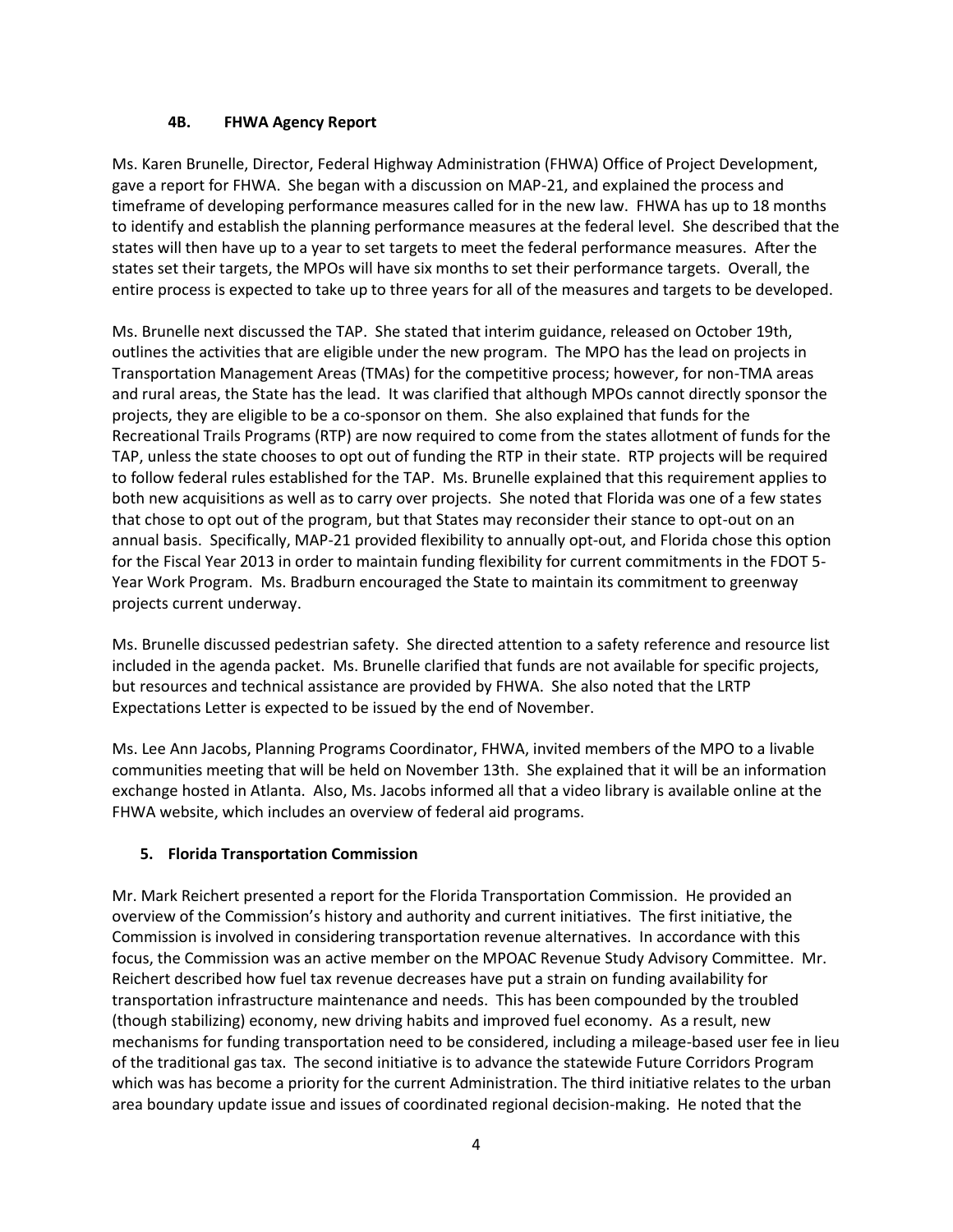Commission is currently conducting an analysis of the potential for the consolidation of expressway authorities. The fourth initiative focuses on improving freight logistics and increasing trade potentials for the State.

Ms. Bradburn expressed concern over the duplication of efforts by multiple groups, including the Commission and the MPOAC, on the future of transportation revenue in Florida. Mr. Reichert responded by explaining that the Commission is able to provide a statewide perspective in Tallahassee on this issue through the existing relationships between commission members and elected and appointed transportation policy-makers. He further shared that he believed that the MPOAC can provide a more regional and local perspective on the same issue and that the MPOAC and the Commission can work together to educate policy-makers to the looming funding crises in transportation. Ms. Bradburn encouraged both groups to clarify and coordinate their efforts in order to minimize unnecessary duplication or conflicts. Mr. Saad expressed his opinion that capacity concerns must be thoroughly considered by the Commission.

## **6. FDOT Strategic Highway Safety Plan & Bicycle/Pedestrian Focused Initiative**

Ms. Lora Bailey Hollingsworth, P.E., FDOT Chief Safety Officer, discussed the Strategic Highway Safety Plan. The 2012 plan has enhanced the emphasis areas that were established in 2006 to include distracted driving, at-risk drivers, impaired driving and traffic data. Mr. Billy Hattaway, FDOT D1 Secretary, presented on the Bicycle/Pedestrian Focused Initiative. A focus has been placed on the top 10 counties in Florida for pedestrian fatality/serious injuries. He described a variety of strategies to deal with the pedestrian safety problems in Florida including altering land development patterns, improving coordination between local governments and the state, educating the public through programs like the Alert Today Alive Tomorrow campaign, and other engineering solutions. Worst case corridors are being identified and dealt with on a proactive basis.

## **7. Florida Public Transportation Association**

Ms. Lisa Bacot, Executive Director, Florida Public Transportation Association (FPTA), presented an overview of the FPTA and its programs and activities. Ms. Bacot reviewed the many benefits of public transportation which include economic enhancements, accessible mobility, roadway efficiency, and reduced emissions. She then described the Public Transit Block Grant and how funding is distributed throughout the state. Highlights from MAP-21 were also discussed, including Urbanized Area Grants, consolidation of transit funding programs, increased funding for Rural Area Grants, and private sector participation in the delivery of public transportation.

Mr. Glassman mentioned that he will be attending the upcoming FPTA conference representing the MPOs. Mr. Leonardo commented about the need for subsidies to maintain public transportation, and he suggested that a study should be done to assess the acceptable extent of this practice.

# **8. Center for Urban Transportation Research at USF**

Mr. Jason Bittner, Director, Center for Urban Transportation Research (CUTR) at the University of South Florida (USF), introduced himself to members and made a brief presentation on the CUTR mission and current activities. Mr. Bittner described the research contributions CUTR makes to the transportation field. He directed attention to the agenda packet which includes a description of all the research areas in which CUTR is involved. He also noted an upcoming award dinner hosted by CUTR to honor Miami